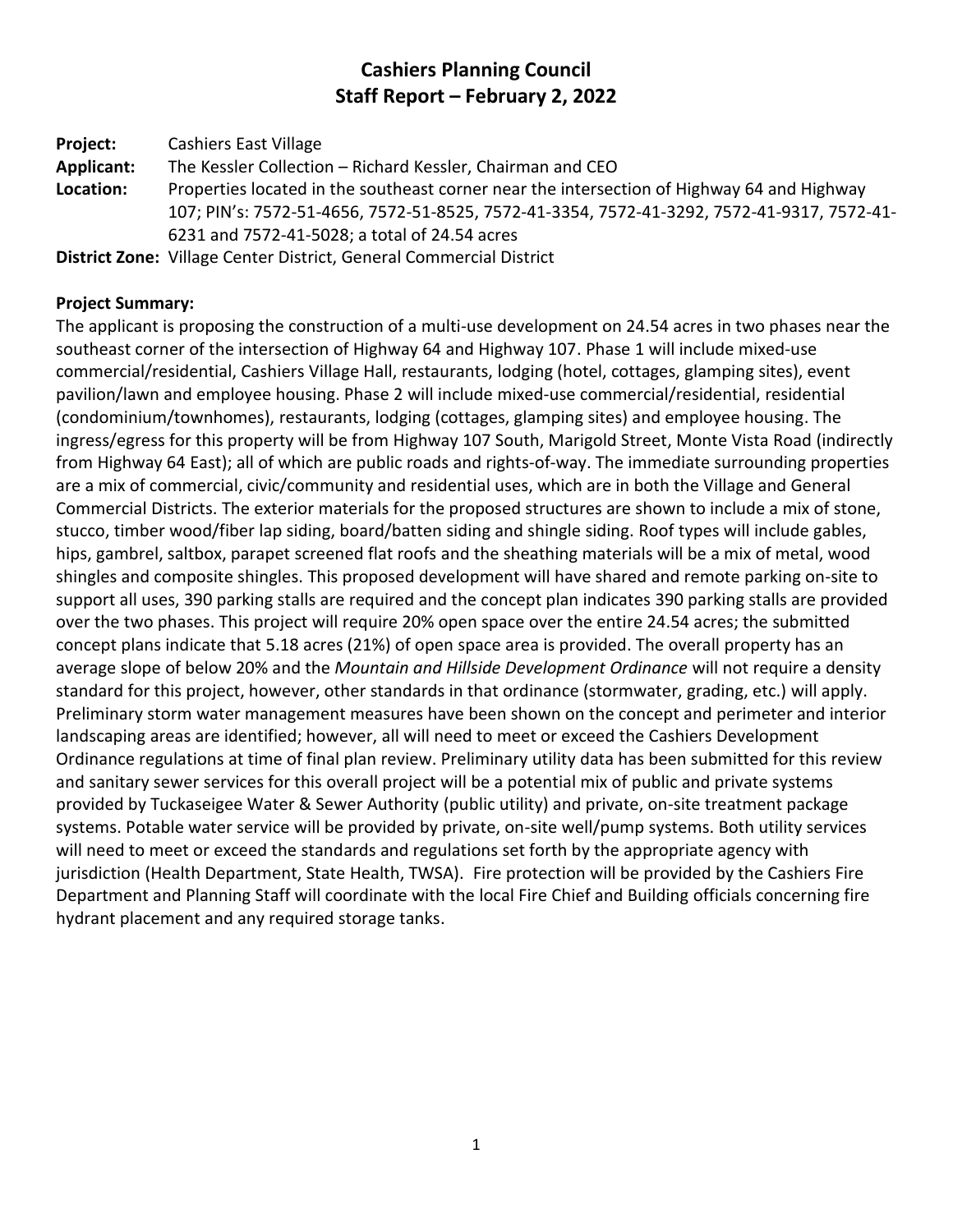## **Summary of Project Phasing:**

Cashiers East Village Phase 1:

Cashiers East Village - Phase 1 has a mixture of use types including commercial, retail, lodging (hotel, cottages, campsites), multi-family residential (employee housing) and event pavilion/lawn.

| <b>Proposed Use</b>                                                      | <b>Number of</b><br><b>Structures</b> | <b>Approximate</b><br><b>Number</b><br>of Units | <b>Approximate Square Feet</b> |
|--------------------------------------------------------------------------|---------------------------------------|-------------------------------------------------|--------------------------------|
| <b>Commercial, Mixed Use, Civic</b>                                      |                                       |                                                 |                                |
| Lodging - (hotel, spa, restaurant) $-3$ story                            | $\mathbf{1}$                          | 90 bedrooms                                     | 90,000                         |
| Lodging - Glamping Cabins                                                | 6                                     | 6 bedrooms (total)                              | 2,666                          |
| Lodging - Mountain Cottages - 1 story                                    | 6                                     | 6 bedrooms (total)                              | 5,000                          |
| Restaurant and Retail - 1 story                                          | 2                                     | 2                                               | 3,500 - Restaurants,           |
|                                                                          |                                       |                                                 | 15,300 - Retail                |
| Restaurant - 2 story                                                     | 1                                     |                                                 | 8,000                          |
| $\overline{\phantom{a}}$<br>Mixed Use – Retail and Residential - 2 story |                                       | 2 - Retail;                                     | 4,400 Retail;                  |
|                                                                          | 6 - Bedrooms                          | 5,500 Residential                               |                                |
| 2<br>Mixed Use – Retail and Office - 2 story                             |                                       | 2 - Retail;                                     | 4,000 Retail;                  |
|                                                                          |                                       | 2 - Office                                      | 4,000 Office                   |
| <b>Event Pavilion</b>                                                    | 1                                     |                                                 | 3,200                          |
| <b>Maintenance Building</b>                                              | 1                                     | 1                                               | 2,400                          |
| <b>Residential</b>                                                       |                                       |                                                 |                                |
| Multi-Family - Employee Housing - 3 story                                |                                       | 25 Beds                                         | 15,000                         |

Cashiers East Village Phase 2:

Cashiers East Village - Phase 2 has a mixture of use types including commercial, retail, lodging (cottages, campsites), multi-family residential (employee housing), and residential townhomes.

| <b>Proposed Use</b>                          | Number of<br><b>Structures</b> | Approximate<br><b>Number</b><br>of Units | Approximate Square Feet |  |  |
|----------------------------------------------|--------------------------------|------------------------------------------|-------------------------|--|--|
| <b>Commercial, Mixed Use, Civic</b>          |                                |                                          |                         |  |  |
| Lodging - Glamping Cabins                    | 12                             | 12 bedrooms                              | 5,328                   |  |  |
|                                              |                                | (total)                                  |                         |  |  |
| Lodging - Mountain Cottages - 2 story        | 6                              | 12 bedrooms                              | 10,000                  |  |  |
|                                              |                                | (total)                                  |                         |  |  |
| Restaurant - 1 story                         | 1                              | 1                                        | 3,000 - Restaurant      |  |  |
| Mixed Use - Retail and Residential - 2 story | 2                              | $2 - Retail;$                            | 4,000 Retail;           |  |  |
|                                              |                                | 8 - Bedrooms                             | 5,000 Residential       |  |  |
| Mixed Use - Retail and Office - 2 story      | 2                              | 2 - Retail;                              | 3,600 Retail;           |  |  |
|                                              |                                | 4 - Office                               | 4,500 Office            |  |  |
| <b>Residential</b>                           |                                |                                          |                         |  |  |
| Townhomes -2.5 story                         | 4                              | 32 bedrooms                              | 28,000                  |  |  |
| Multi-Family – Employee Housing – 3 story    |                                | 25 Beds                                  | 15,000                  |  |  |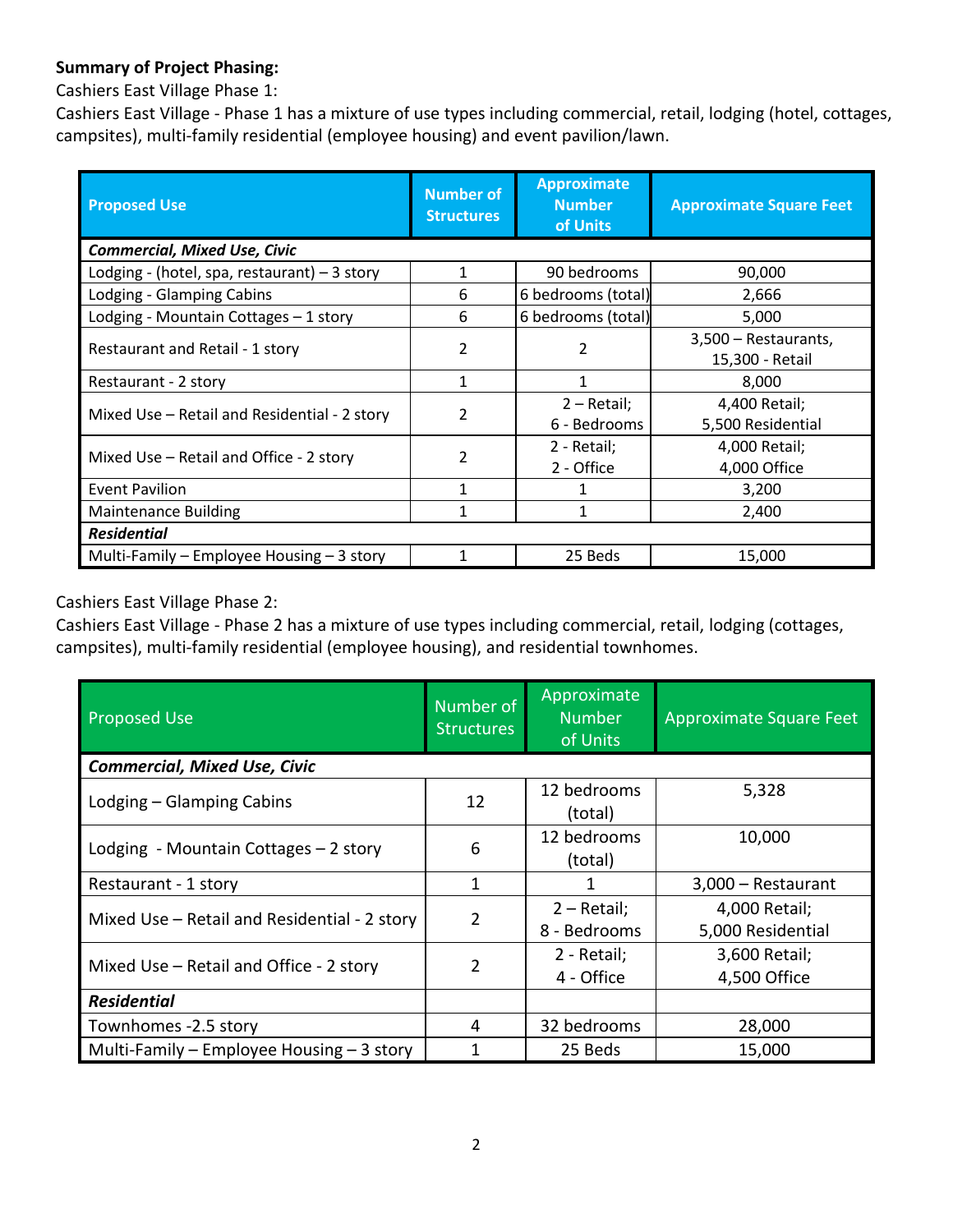## **Jackson County Unified Development Ordinance Article IX – Regulated District Standards Section 9.3 – Cashiers Commercial Area**

### **Section 9.3.5 – Site and Building Design Standards Building Architecture:**

- **(a) Building Architecture**
	- *(i)* Building design and architecture are critical components for quality development. Building and architecture design standards are intended to promote compatibility within a development and throughout the Cashiers Commercial Area, allow creativity and diversity of design, protect property values and neighborhood quality, and provide a safe and attractive environment for residents and visitors alike to uses in the community.

## **(b) Building Materials and Color**

- *(i)* Materials.
	- 1) All buildings shall be constructed of stone, exposed timber, fiber cement siding, wood siding, shingle siding, or other high-quality material, as approved by the Design Review Committee. No building shall be covered with sheet or corrugated metal or with vinyl siding. *The proposed exterior siding material shown on the conceptual architectural renderings and supporting documents appear to show stone, stucco, timber, wood/hardi-board lap and board/batten siding. The siding materials will continue to a masonry foundation.*
	- 2) Exterior building materials shall be continued to finished grade of any elevation in accordance with minimum manufacture specifications. *The siding materials will continue to a masonry foundation/slab.*
	- 3) Cornices shall be constructed of brick, stone, wood, pre-cast concrete, or other high quality, longlasting material. *The conceptual architectural renderings and supporting documents appear to show decorative cornices which would comply with this standard.*
	- 4) Architectural accent materials located above the roof line shall be constructed of brick, stone, wood, pre-cast concrete, architectural quality steel, fiber cement siding or other high quality, longlasting material.

*The conceptual architectural renderings and supporting documents show accent materials above the roof line which appear to comply with this standard.* 

- *(ii)* Colors.
	- 1) Color schemes used for buildings shall aesthetically integrate building elements together, relate separate (free-standing) buildings on the same lot or parcel to each other, and be used to enhance the architectural form of the building.

*The applicant has stated that the exterior colors for the proposed structures will be traditional colors suggested such as historic whites, grays, browns or colors from a rustic color palette.*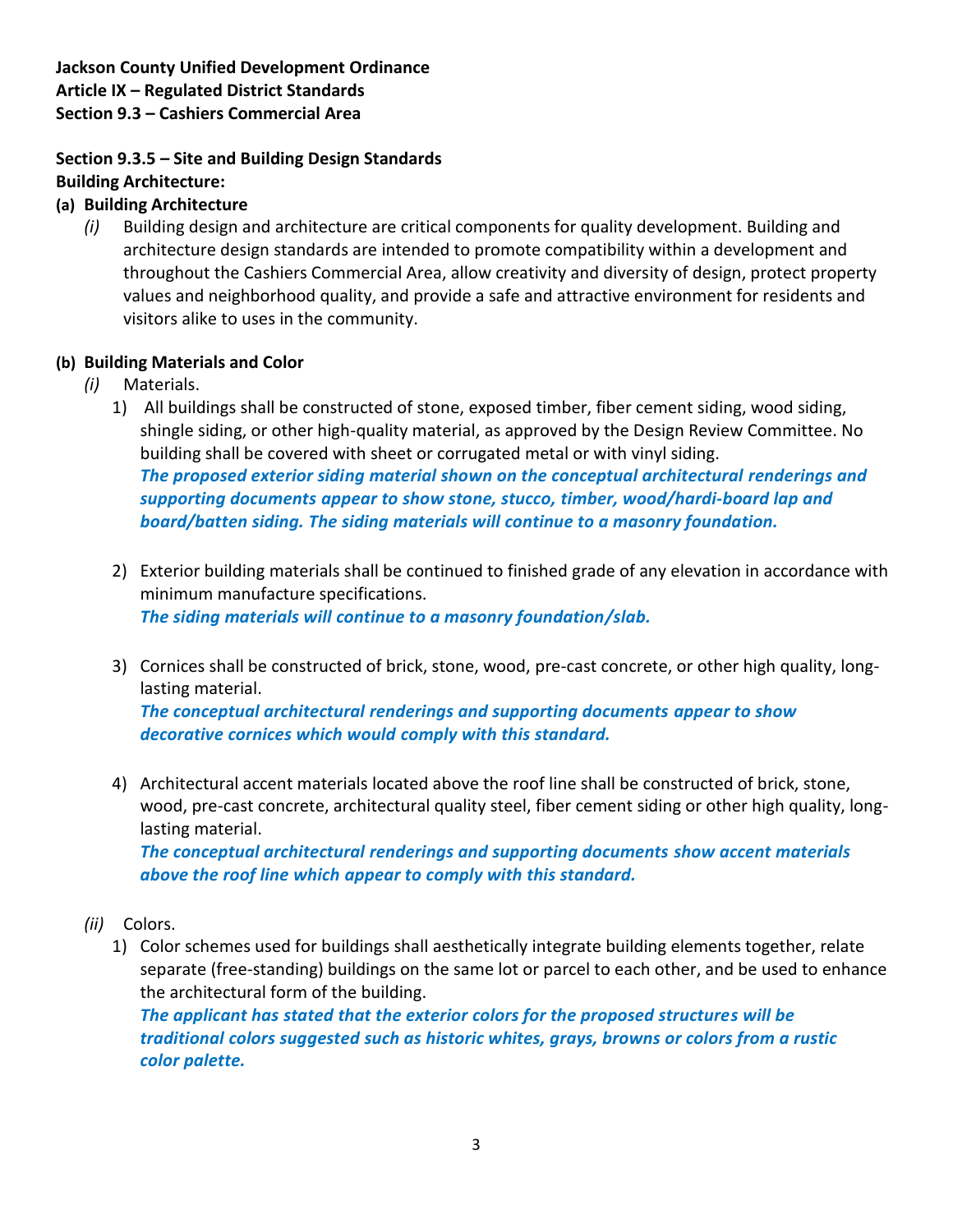2) Exterior colors for new buildings and structures, including roofs, should be the predominant colors of the historic Cashiers Summer resort traditions, historic whites, grays, browns or colors from a rustic color palette are recommended, along with white or black pronounced trim colors. Fluorescent colors shall be avoided.

*The conceptual architectural renderings and supporting documents show that the exterior colors for the proposed structures will be traditional colors suggested such as historic whites, grays, browns or colors from a rustic color palette.* 

3) All building projections, including, but not limited to, chimneys, flues, vents, and gutters, shall match or complement in color the permanent color of the surface from which they project. *The conceptual architectural renderings and supporting documents show that the proposed structures and appurtenances will be traditional colors suggested such as historic whites, grays, browns or colors from a rustic color palette.* 

#### **(c) Building Massing and Configuration**

*(i)* Building scale. Buildings shall be small in scale and shall not exceed 45 feet in height. Buildings located on steep areas shall conform to hillside topography by stepping or staggering the mass of the proposed structure up or down the slope.

*This project will be located on moderately sloped property with an average slope of 16% over the 24.54 acres. Proposed buildings will be 1 to 2.5 stories in height and will range from 2,000 to 90,000 square feet. The final grading and building plans will need to comply with this standard which will be reviewed by Planning Staff prior to zoning permit approval and commencement of construction.* 

- *(ii)* Visibility. Buildings with visibility from the public right-of-way or public street or pedestrian walkway in the Cashiers Commercial District shall be designed with the following specific limitations:
	- a) Building masses shall maintain a balance of scale and proportion using design components which are harmonious with natural landforms and landscaping. *The submitted concept plans appear to show the proposed structures arranged in a manner to take advantage of the existing contours of the property. This approach to site design would offer unification of structures to the natural landforms.*
	- b) Proposed structures shall not be sited atop peaks or silhouetted against the sky when viewed from any designated public right-of-way. *The submitted concept plans do not appear to show proposed structures on the existing*  "peak" of the overall project property. Due to the scope of this project, it is assumed that final *grading of the property (contours) will be altered to create building envelopes and roadway corridors.*
	- c) Retaining walls visible from the valley floor shall not exceed ten feet in height as measured from grade at face to top of wall. Multiple "stepped" retaining walls whose total height exceeds ten feet must each be offset by at least six horizontal feet. Visible walls shall be colored and textured to complement the background land and vegetation.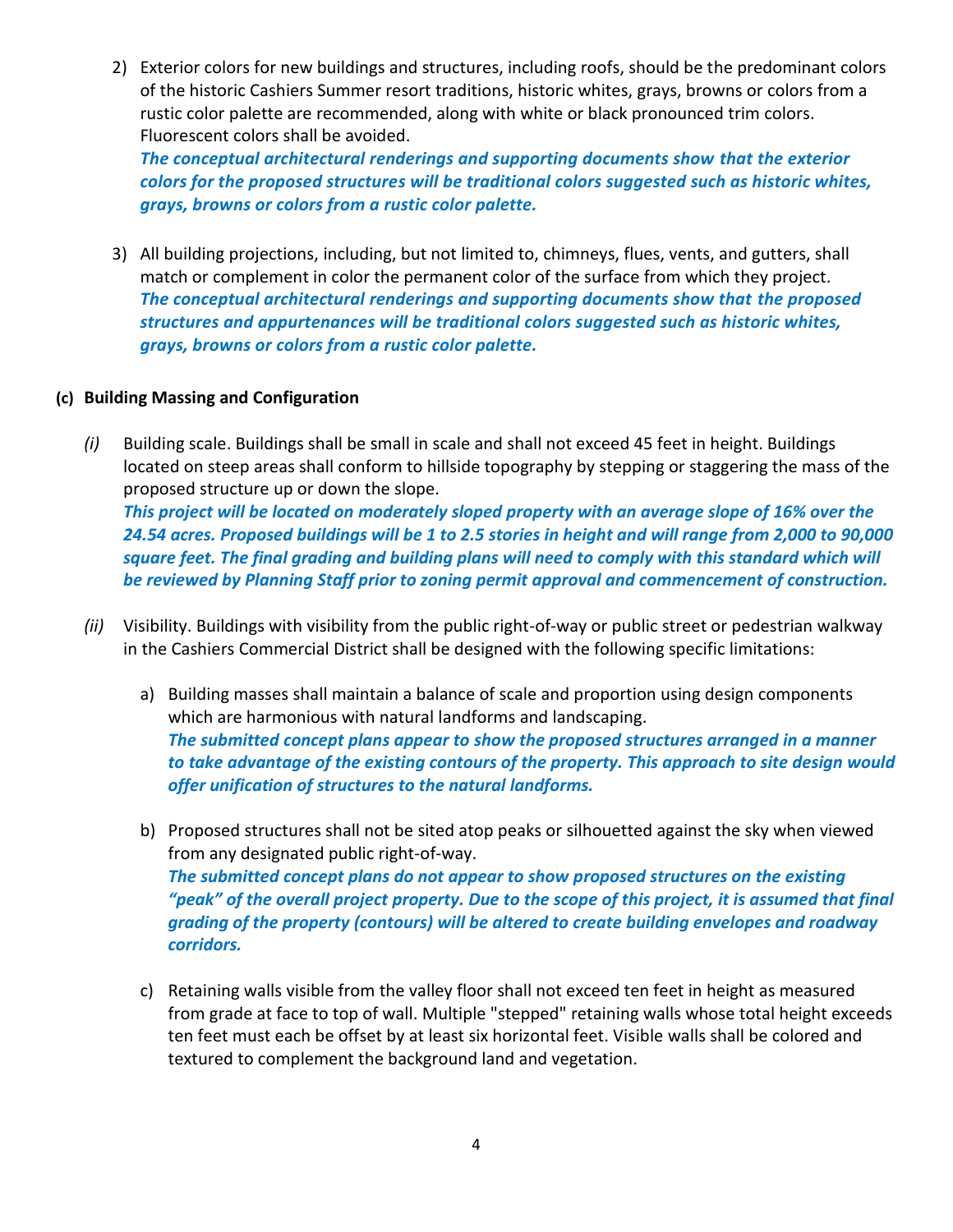*The submitted concept plans show proposed retaining wall locations, however, this ordinance standard will be applied to the final site construction plan review and prior to issuance of zoning permits.*

#### **(d) Building Façade Character**

- *(i)* Elements of articulation shall be employed on any building visible from the public right-of-way or public street or pedestrian walkway to reduce the apparent bulk and uniform appearance of large buildings, provide visual interest and variety, and reinforce local architecture. *The submitted concept plans appear to show the proposed structures to be uniform and varying in scale without the appearance of bulk.*
- *(ii)* Building scale. At least four of the following elements must comprise 50 percent of front façade length and at least two of the following elements must comprise 30 percent of any façade length fronting a major public street and/or parking lot:
	- (a) Trellises with vegetation.
	- (b) Balconies.
	- (c) Cornices.
	- (d) Covered porches.
	- (e) Roofline offsets.
	- (f) Doors.
	- (g) Window hoods.
	- (h) Transoms.
	- (i) Bulkheads.
	- (j) Awnings or canopies.
	- (k) Arcades.
	- (l) Arches.
	- (m) Outdoor patios.
	- (n) Planters or wing walls that incorporate landscape areas or places for sitting
	- (o) Ribs or columns.
	- (p) Changes in texture or masonry.
	- (q)Mansard Roofs or Parapet walls designed to meet the minimum requirements set forth of Section 9.3.5 (e) below.
	- (r) Shutters

## *The conceptual architectural renderings and supporting documents show the required elements listed, however, this standard will be applied to all final building plans of structures that front the public right-of-way and prior to issuance of zoning permits.*

*(iii)* Windows. Front building façade must be comprised of a minimum of 30 percent window or glazed area.

*The conceptual architectural renderings and supporting documents do not indicate that this requirement is met; however, this standard will be applied to all final building plans of structures that front the public right-of-way and prior to issuance of zoning permits.*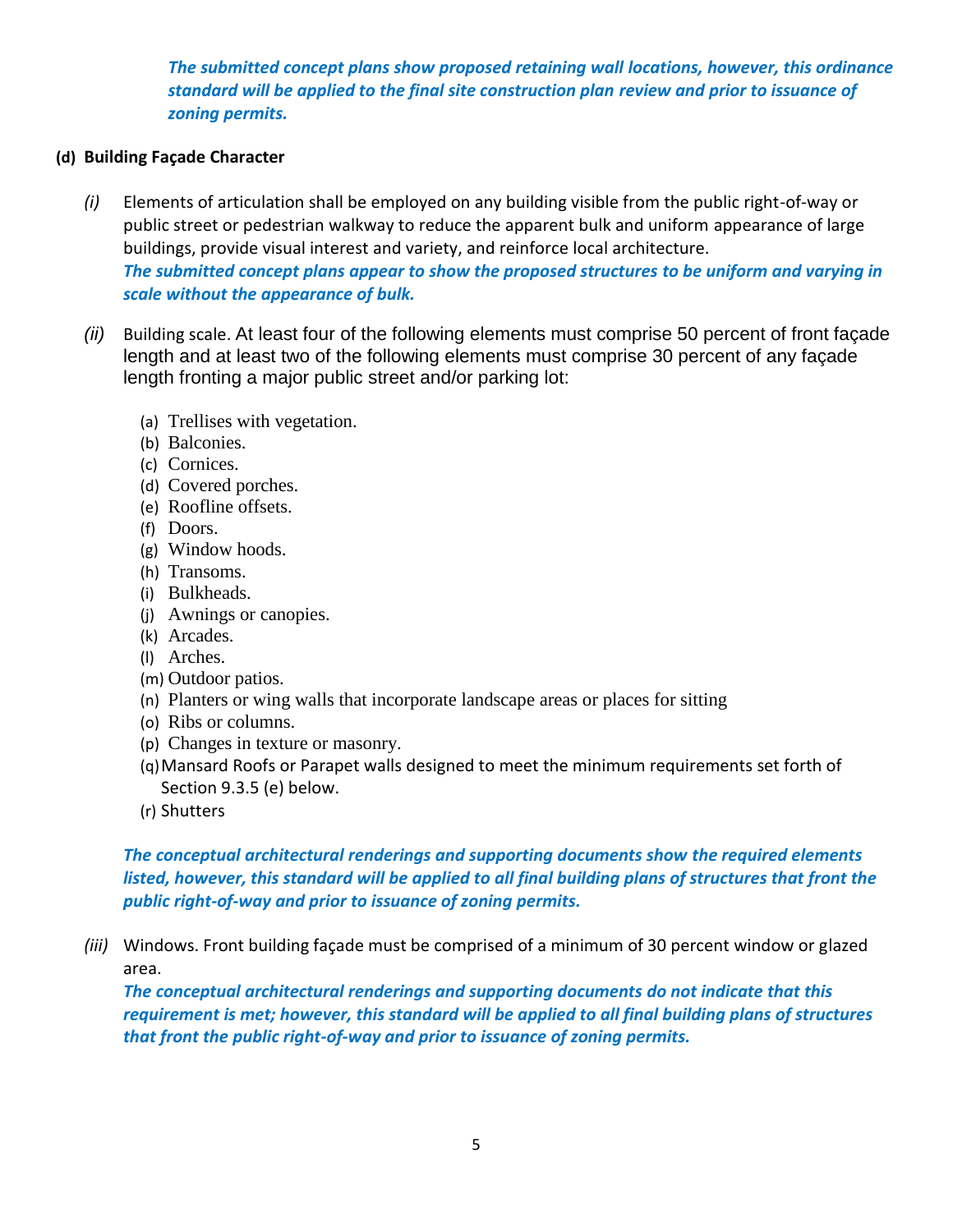*(iv)* All sides of the building shall include articulation, materials, and design characteristics consistent with those on the primary front façade in terms of quality and detail, unless the public's view of a rear or side building elevation from a public right-of-way or private street or pedestrian walkway is blocked by intervening buildings, topography, a solid screen wall at least six feet high built using materials consistent with the building, or landscaping measuring at least 15 feet in height at maturity. *The conceptual architectural renderings and supporting documents appear to show this requirement; however, this standard will be applied to all final building plans of structures prior to issuance of zoning permits.*

### **(e) Roof Form and Articulation**

- *(i)* The roof of any building shall present a distinctive profile and add interest to larger buildings and complement the character of other buildings included on the same lot or parcel. *The conceptual architectural renderings and supporting documents appear to show this requirement; however, this standard will be applied to all final building plans of structures that front the public right-of-way and prior to issuance of zoning permits.* 
	- 1) Flat roof buildings.
		- a) The roof of any building with a flat roof shall include parapets to conceal the roof and roof-top equipment from public view. The average height of such parapets shall not exceed 15 percent of the height of the supporting wall, unless required for in Section 9.3.5 (f) Rooftop Equipment Screening, and such parapets shall not at any point exceed one-third of the height of the supporting wall.

*The conceptual architectural renderings and supporting documents include flat roof types as an architectural feature; however, this standard will be reviewed at the time of final building plan review and prior to issuance of zoning permits.* 

- b) Parapets used to conceal the roof and roof-top equipment for any building shall not extend a constant height for more than 100 feet in length. *The conceptual architectural renderings and supporting documents include flat roof types as an architectural feature; however, this standard will be reviewed at the time of final building plan review and prior to issuance of zoning permits.*
- 1) Slope roof buildings. The roof of any building with a slope roof shall include the following to maintain proportional building architecture:
	- a) Overhanging eaves, extending no less than one foot past the supporting wall;
	- b) Sloping roofs that do not exceed the average height of the supporting walls, with an average slope greater than or equal to 5/12 pitch (5 inches of horizontal rise, 12 inches horizontal run). This would not apply to shed roofs or covered walkways.

*The conceptual architectural renderings and supporting documents include slope roof types as an architectural feature; however, this standard will be reviewed at the time of final building plan review and prior to issuance of zoning permits.*

- 2) Additional requirements.
	- a) Consistent roof treatments, whether flat or sloping, shall be provided on all sides of the building.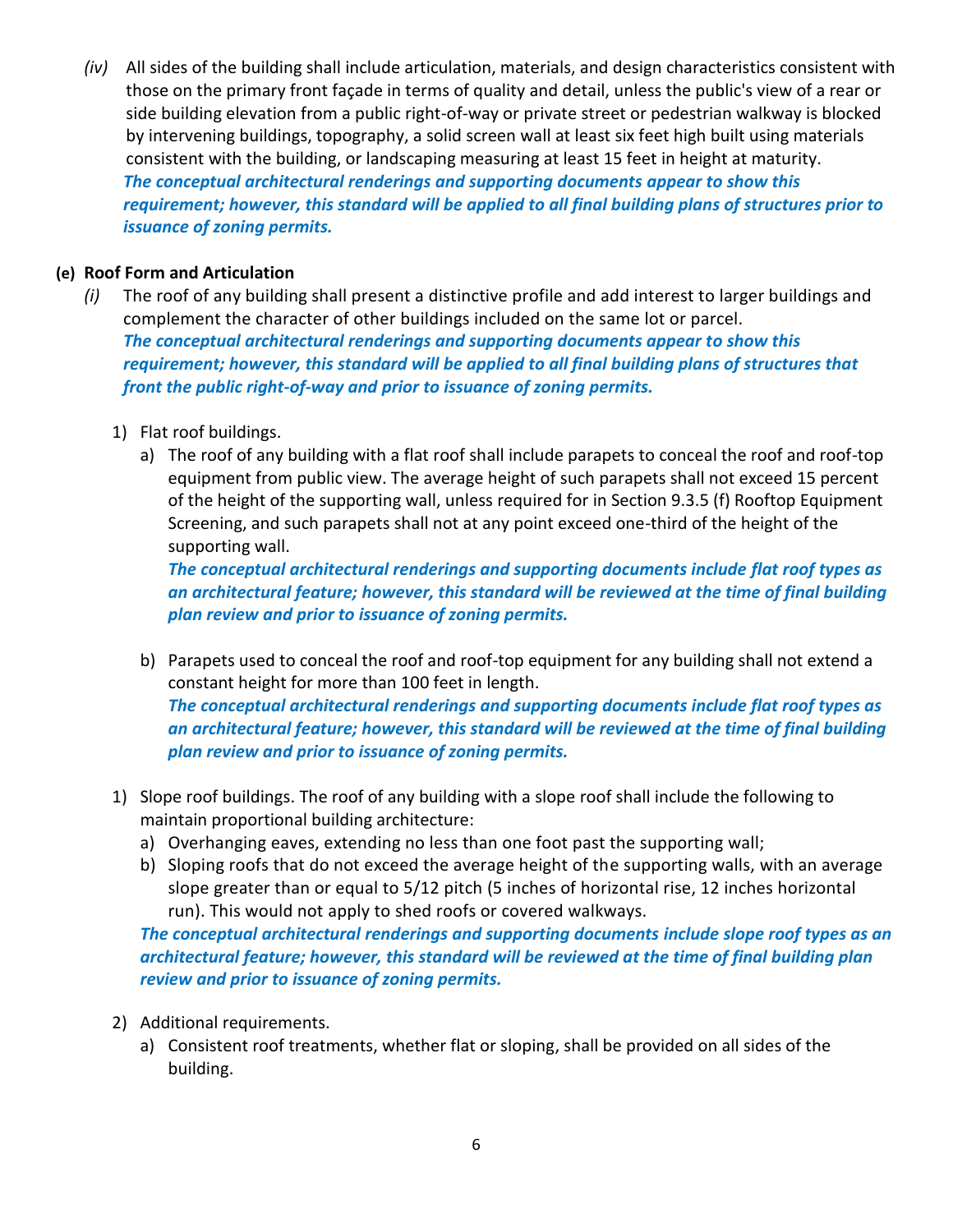*The conceptual architectural renderings and supporting documents indicate consistent roof treatments; however, this standard will be reviewed at the time of final building plan review and prior to issuance of zoning permits.*

b) The back side of all cornices, parapets, and rooflines that are visible from an adjacent public right-of-way shall be finished with materials consistent with the associated building. *The conceptual architectural renderings and supporting documents include flat roof types as an architectural feature; however, this standard will be reviewed at the time of final building plan review and prior to issuance of zoning permits.*

#### **(f) Rooftop Equipment Screening**

- *(i)* Screen requirements. All rooftop mechanical equipment and vents greater than eight inches in diameter shall be:
	- 1) Screened from the line of sight of public rights-of-way, private roads, parking lots, public sidewalks, greenways, and internal pedestrian ways except for instances where site topography precludes reasonable compliance with the minimum screening requirement; *The conceptual architectural renderings and supporting documents include flat roof types as an architectural feature and where outdoor/rooftop equipment would be installed; however, this standard will be reviewed at the time of final building plan review and prior to issuance of zoning permits.*
	- 2) Screened by either a parapet wall along the building edge or a freestanding screen wall on the roof of a material, color, and design architecturally compatible with the building, that is at least as high as the equipment and vents for which the screening is designed to hide.

*The conceptual architectural renderings and supporting documents include flat roof types as an architectural feature and where outdoor/rooftop equipment would be installed; however, this standard will be reviewed at the time of final building plan review and prior to issuance of zoning permits.*

#### **(g) Franchise Architecture**

*(i)* To maintain the unique character of the Cashiers District, buildings shall not be constructed or renovated using franchise architecture. Franchise or national chains may be permitted in the Cashiers District but must follow the standards of this section to create a building that is compatible with the Cashiers District.

*At the time of the concept plan review it was not known if franchise establishments would be included within the scope of this development. Planning Staff will apply this ordinance standard to any proposed structure where franchise architecture may be proposed and prior to issuance of zoning permits.*

#### **(h) Architectural Unity**

*(i)* All buildings within the same lot or parcel shall be architecturally unified. Architectural unity means that buildings shall be related and compatible in style, color, scheme, quality, and type of exterior building materials.

*The conceptual architectural renderings and supporting documents show architectural unity throughout this development including quality, building materials and style. Planning Staff will apply this standard to final building plan review and prior to issuance of zoning permits.*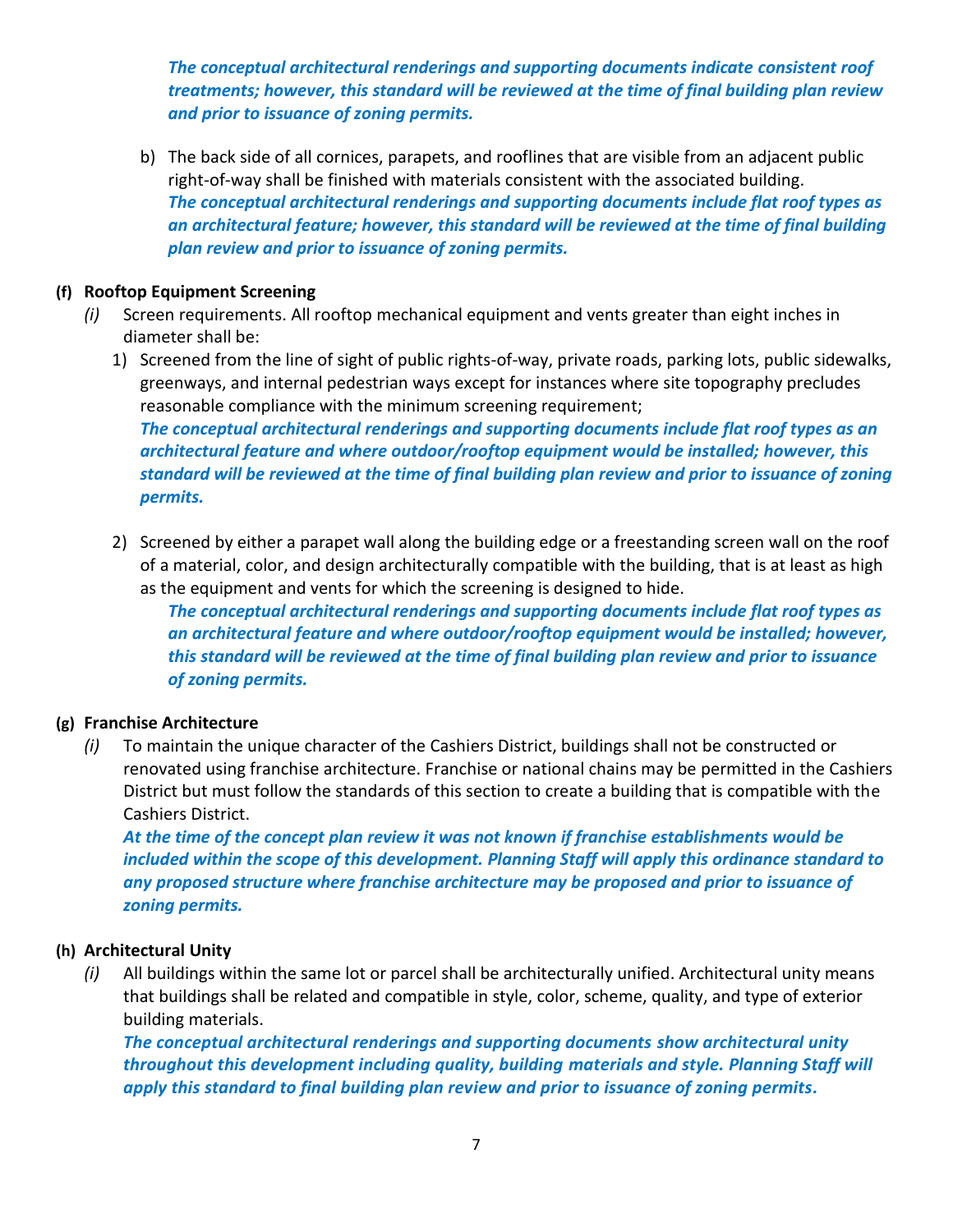### **Review Process:**

The buildings for this proposed project will exceed the 1,500 square foot threshold for staff approval and must be reviewed by the Planning Council for a Special Use Permit. In order to issue the special use permit, the Planning Council must find that the proposed design complies with the design standards set forth in *Section 9.3.5 – Site and Building Design Standards (Cashiers Commercial Area Regulated District)* in the *Jackson County Unified Development Ordinance* and must make the following findings:

## **Jackson County Unified Development Ordinance Article III – Permits and Procedures Section 3.7.15 – Special Use Permit**

#### **Vi - Special Use Permit Review Standards (Regulated Districts).**

- a) That the proposed use or development of the land will not materially endanger the public health or safety.
- b) That the proposed use or development of the land is reasonably compatible with significant natural and topographic features on the site and within the immediate vicinity of the site given the proposed site design and any mitigation techniques or measures proposed by the applicant.
- c) That the proposed use or development of the land will not substantially injure the value of adjoining or abutting properties.
- d) That the proposed use or development of the land will be in harmony with the scale, bulk, coverage, density, and character of the community.
- e) That the proposed use is appropriately located with respect to transportation facilities, water supply, fire and police protection, waste disposal, and similar facilities.
- f) That the proposed use will not cause undue traffic congestion or create a traffic hazard.

### **Staff Review – Cashiers Commercial Area Ordinance:**

The submitted concept plans appear that the proposed uses and structures would meet the standards set forth in *Section 9.3.5 – Site and Building Design Standards* of the *Cashiers Commercial Area Regulated District;* approval of the design shown is recommended by Planning Staff with the following conditions to be considered by the Planning Council:

- The applicant shall work with the Planning Department staff for the final approval of architectural plans; site construction plans including stormwater, landscaping, parking schedules, open space, etc. and comply with the site construction requirements for the entire project including public/private utility design/construction, required NCDOT traffic mitigation, erosion control, protection of sensitive areas (wetlands, wells, creeks, open spaces).
- This project will require sidewalk construction fronting all public roadways including Highway 107, Marigold Street and Monte Vista Road. Final site construction plans must show this design standard and the applicant must coordinate permits with the NCDOT and Planning Staff.